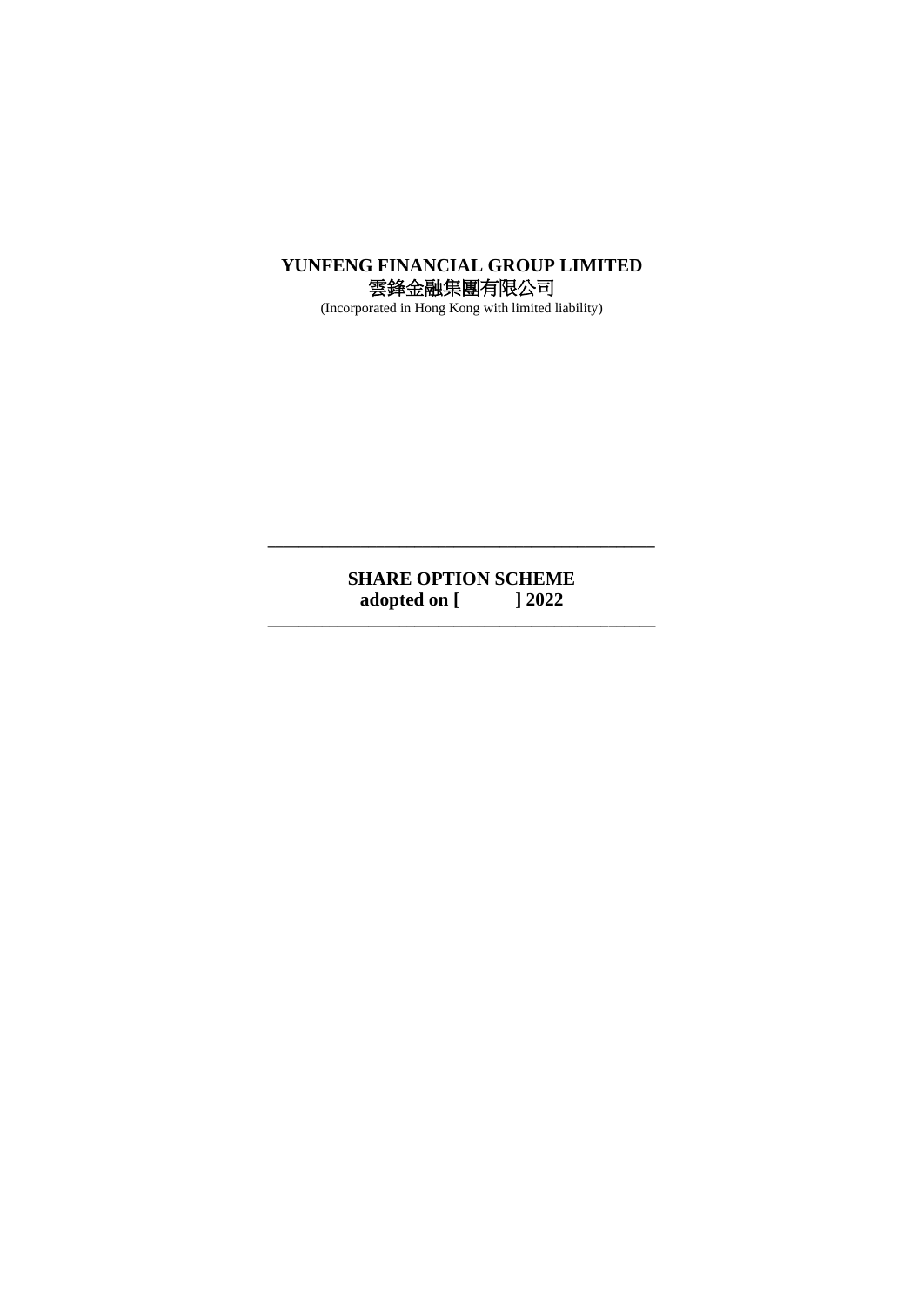# **YUNFENG FINANCIAL GROUP LIMITED** 雲鋒金融集團有限公司

*(Incorporated in Hong Kong with limited liability)*

# **SHARE OPTION SCHEME**

# **1. DEFINITIONS**

1.01 In this Scheme the following words and expressions have the following meanings.

| "Adoption Date"          | 1 2022 (the date on which this Scheme is<br>means [<br>conditionally adopted by resolution of the Company in general<br>meeting);                                                                                                                                                                            |
|--------------------------|--------------------------------------------------------------------------------------------------------------------------------------------------------------------------------------------------------------------------------------------------------------------------------------------------------------|
| "Associates"             | has the meaning ascribed to under the Listing Rules;                                                                                                                                                                                                                                                         |
| "Auditors"               | means the auditors of the Company for the time being;                                                                                                                                                                                                                                                        |
| "Board"                  | means the board of directors of the Company or a duly authorised<br>committee thereof for the time being;                                                                                                                                                                                                    |
| "Business Day"           | means a day (other than Saturdays and days on which a tropical<br>cyclone warning No.8 or above or a "black rainstorm warning<br>signal" is hoisted in Hong Kong at any time between 9:00 a.m. and<br>5:00 p.m.) on which licensed banks in Hong Kong are open for<br>business during normal business hours; |
| "chief executive"        | has the meaning ascribed to it under the under the Listing Rules;                                                                                                                                                                                                                                            |
| "Close Associates"       | has the meaning ascribed to it under the Listing Rules;                                                                                                                                                                                                                                                      |
| "Company"                | means Yunfeng Financial Group Limited 雲鋒金融集團有限公司,<br>a company incorporated in Hong Kong with limited liability, the<br>Shares of which are listed on the Stock Exchange;                                                                                                                                    |
| "Companies<br>Ordinance" | means the Companies Ordinance (Chapter 622 of the Laws of Hong<br>Kong);                                                                                                                                                                                                                                     |
| "Grantee"                | means any Participant who accepts an Offer in accordance with the<br>terms hereof or (where the context so permits) the legal personal<br>representative(s) entitled to any such Option in consequence of the<br>death of the original Grantee;                                                              |
| "Group"                  | means the Company and the Subsidiaries from time to time;                                                                                                                                                                                                                                                    |
| Hong Kong"               | means the Hong Kong Special Administrative Region of the<br>People's Republic of China;                                                                                                                                                                                                                      |
| "Listing Rules"          | means the Rules Governing the Listing of Securities on the Stock<br>Exchange (as amended from time to time);                                                                                                                                                                                                 |
| "Offer"                  | means an offer of the grant of Option made by the Board in                                                                                                                                                                                                                                                   |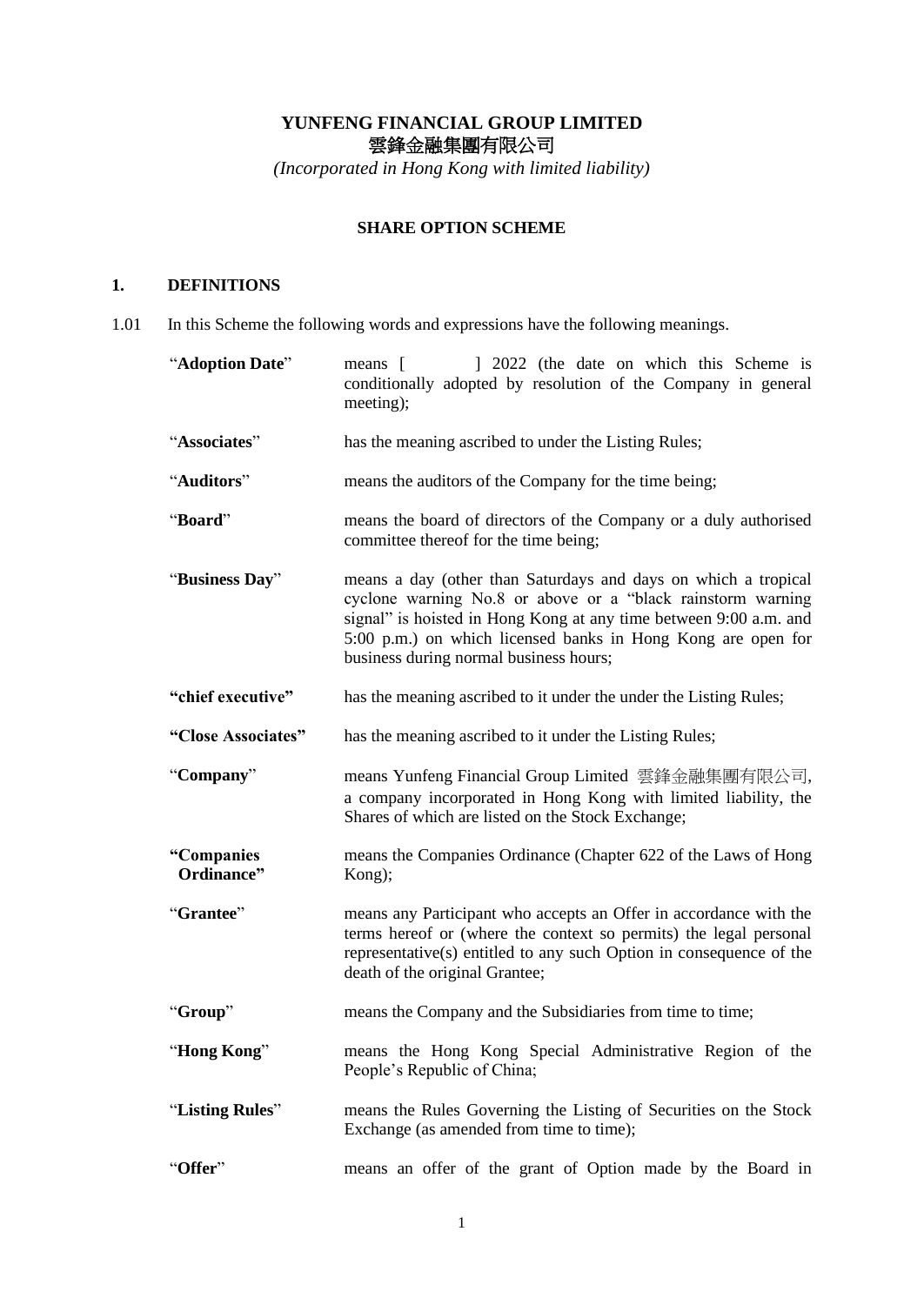accordance with Clause 4;

- "**Offer Date**" means the date on which an Offer is made to a Participant as determined in accordance with Clause 4.03;
- "**Offer Letter**" has the meaning ascribed to it under Clause 4.03;
- "**Option**" means a right to subscribe for Shares in accordance with the terms of this Scheme;
- "**Option Period**" means a period to be determined by the Board at its absolute discretion and notified by the Board to each Grantee as being the period during which an Option may be exercised, and in any event, such period shall expire no later than 10 years from the Offer Date; 17.03(5)
- "**Participant**" means any employee (whether full-time or part-time), director or agent of any member of the Group, provided that the Board may have absolute discretion to determine whether or not one falls within the above category; 17.03(2)
- **"Remuneration Committee"** means the remuneration committee of the Company;
- "**Scheme**" means this share option scheme in its present or any amended form in accordance with the provisions hereof;

"**Scheme Mandate Limit**" has the meaning ascribed to it in Clause 8;

- "**Share(s)**" means the fully paid share(s) of the Company or, if there has been a sub-division, consolidation, re-classification or re-construction of the share capital of the Company, the shares forming part of the share capital of the Company as shall result from any such sub-division, consolidation, re-classification or re-construction;
- "**Shareholder(s)**" means holder(s) of the Share(s) from time to time;
- "**Stock Exchange**" means The Stock Exchange of Hong Kong Limited;
- "**Subscription Price**" means the price per Share at which a Grantee may subscribe for Shares on the exercise of an Option pursuant to Clause 5;
- "**Subsidiary**" means a company which is for the time being and from time to time a subsidiary (within the meaning of the Companies Ordinance or the local companies law, act and/or ordinance where the subject company was incorporated) of the Company whether incorporated in Hong Kong or otherwise;
- **"substantial shareholder"** has the meaning ascribed to it under the Listing Rules;
- "**trading day**" means a day on which the Stock Exchange is open for the trading of securities;
- "**HK\$**" means Hong Kong dollars, the lawful currency in Hong Kong; and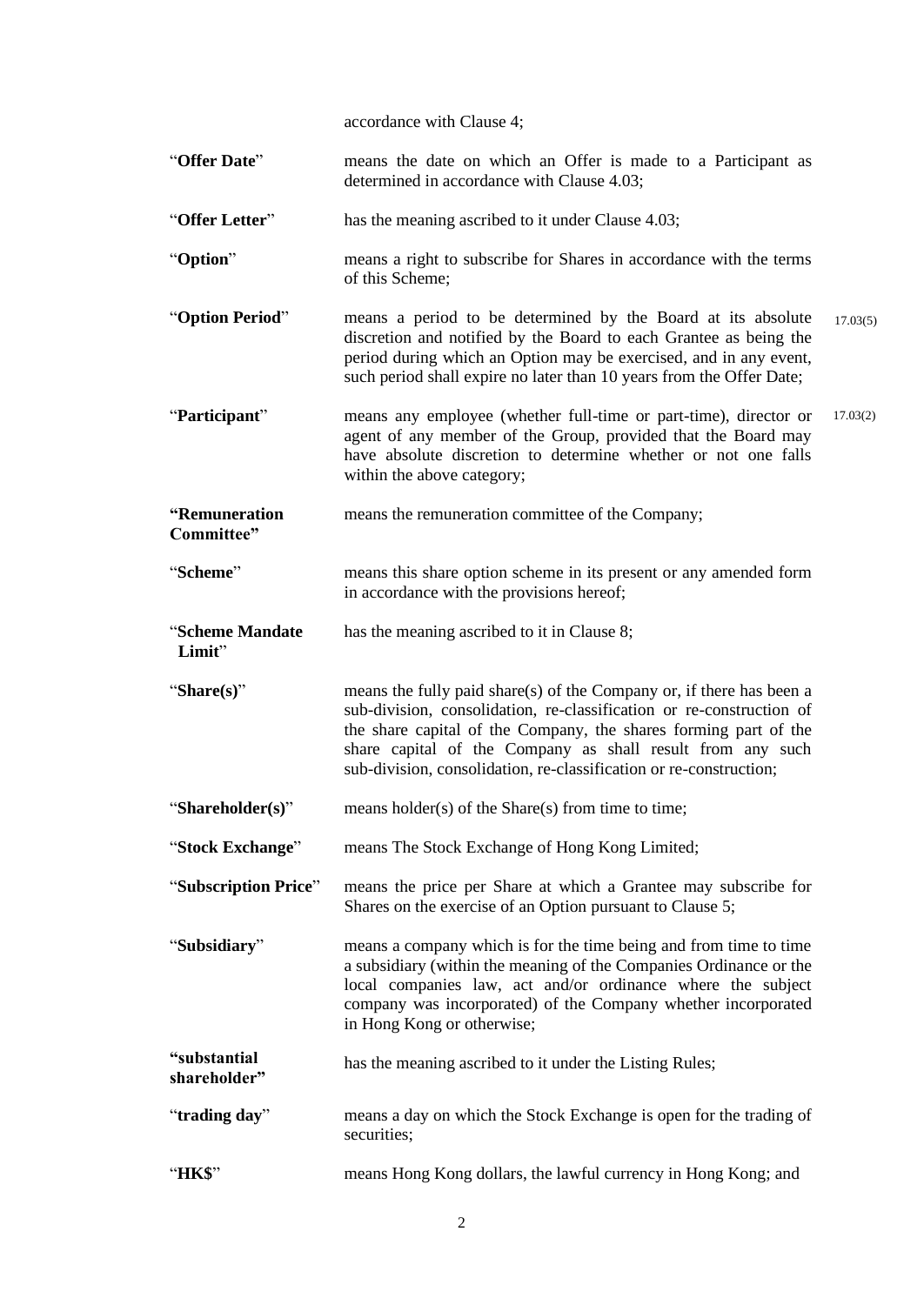**"%"** means per cent.

- 1.02 In this Scheme, save as where the context otherwise requires:
	- (a) clause headings are inserted for convenience of reference only and shall be ignored in the interpretation of this Scheme;
	- (b) references herein to Clauses are to clauses of this Scheme;
	- (c) references to any statute or statutory provision shall be construed as references to such statute or statutory provision as respectively amended, consolidated or re-enacted, or as its operation is modified by any other statute or statutory provision (whether with or without modification), and shall include any subsidiary legislation enacted under the relevant statute;
	- (d) expressions in singular shall include the plural and vice versa;
	- (e) expressions in any gender shall include other genders;
	- (f) references to persons shall include bodies corporate, corporations, partnerships, sole proprietorships, organisations, associations, enterprises, branches and entities of any other kind; and
	- (g) references to "**date of grant**" shall be construed as the Offer Date.

#### **2. CONDITIONS**

- 2.01 This Scheme shall take effect conditional upon:
	- (a) the passing of an ordinary resolution approving the adoption of this Scheme by the Shareholders at a general meeting and authorising the directors of the Company to grant Options to Participants and to allot and issue Shares pursuant to the exercise of any Options granted under this Scheme; and
	- (b) the Listing Committee of the Stock Exchange granting approval of the listing of and permission to deal in any Shares to be issued pursuant to the exercise of Options under this Scheme.

#### **3. PURPOSE, DURATION AND ADMINISTRATION**

- 3.01 The purpose of this Scheme is for the Company to attract, retain and motivate talented 17.03(1) Participants to strive for future developments and expansion of the Group and to provide it with a flexible means of giving incentive to, rewarding, remunerating, compensating and/or providing benefits to the Participants and for such other purposes as the Board may approve from time to time.
- 3.02 In determining the basis of eligibility of each Participant, the Board would mainly take into 17.03(2)account of the experience of the Participant on the Group's business, the length of service of the Participant with the Group (if the Participant is an employee or a director of any member of the Group), the actual degree of involvement in and/or cooperation with the Group and length of collaborative relationship the Participant has established with the Group (if the Participant is an agent of any member of the Group), and the amount of support, assistance,

 $17.02(1)(a)$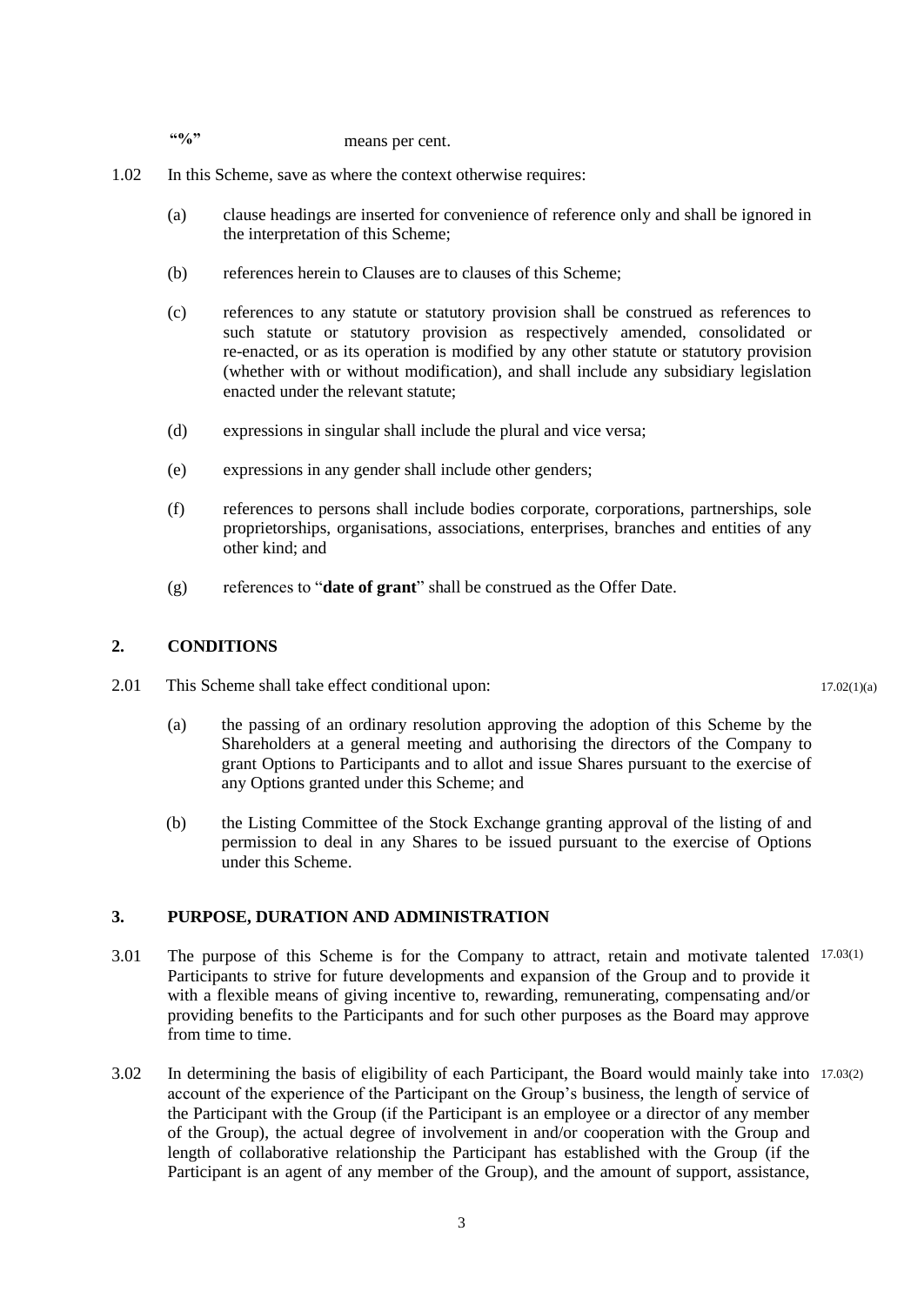guidance, advice, efforts and contributions the Participant has exerted and given towards the success of the Group and/or the amount of potential support, assistance, guidance, advice, efforts and contributions the Participant is likely to be able to give or make towards the success of the Group in the future.

- 3.03 Subject to Clause 2 and Clause 12, this Scheme shall be valid and effective for a period of ten 17.03(11) (10) years commencing from the Adoption Date, after which period, no further Options will be granted. Subject to compliance with provisions of Chapter 17 of the Listing Rules, the provisions of this Scheme shall remain in full force and effect and Options which are granted during the life of this Scheme may continue to be exercisable in accordance with the terms of their issue.
- 3.04 This Scheme shall be subject to the administration of the Board whose decision (save as otherwise provided herein) shall be final and binding on all parties.
- 3.05 Subject to compliance with the requirements of the Listing Rules and the provisions of this Scheme, the Board shall have the right, among other matters, to (i) interpret and construe the provisions of this Scheme; (ii) determine the persons who will be offered Options under this Scheme, and the number of Shares and the Subscription Price, in relation to such Options; (iii) make such appropriate and equitable adjustments to the terms of Options granted under this Scheme as it may deem necessary; and (iv) make such other decisions or determinations or regulations as it shall deem appropriate for the administration of this Scheme.
- 3.06 No member of the Board shall be personally liable by reason of any contract or other instrument executed by such member (or on his behalf in his capacity as a member of the Board) or for any mistake of judgment made in good faith for the purposes of this Scheme. The Company shall indemnify and hold harmless any employee, officer or director of the Company to whom any duty or power relating to the administration or interpretation of this Scheme may be allocated or delegated against any costs or expenses (including legal fees) or liability (including any sum paid in settlement of a claim with the approval of the Board) arising out of any act or omission in connection with the administration of this Scheme, unless such act or omission has arisen out of such person's own fraud or bad faith.

## **4. GRANT OF OPTIONS**

- 4.01 On and subject to the requirements of the Listing Rules and the terms of this Scheme, the 17.03(11) Board shall be entitled at any time and from time to time within ten (10) years after the Adoption Date to make an Offer to any Participant as the Board may in its absolute discretion select, and subject to such conditions as the Board may at its absolute discretion think fit, to subscribe for such number of Shares as the Board may (subject to Clause 8) determine at the Subscription Price pursuant to Clause 5.
- 4.02 No Offer shall be made:
	- (a) after inside information (having the meaning defined in the Securities and Futures Ordinance, Chapter 571 of the laws of Hong Kong) has come to the Company's knowledge until (and including) the trading day after the Company has announced the information in accordance with the Listing Rules; or
	- (b) during the period of one month immediately preceding the earlier of (i) the date of the meeting of the Board (as such date is first notified by the Company to the Stock Exchange in accordance with the Listing Rules) for approving the Company's results of any year, half-year, quarterly or any other interim period (whether or not required under the Listing Rules); and (ii) the deadline for the Company to announce its results

17.05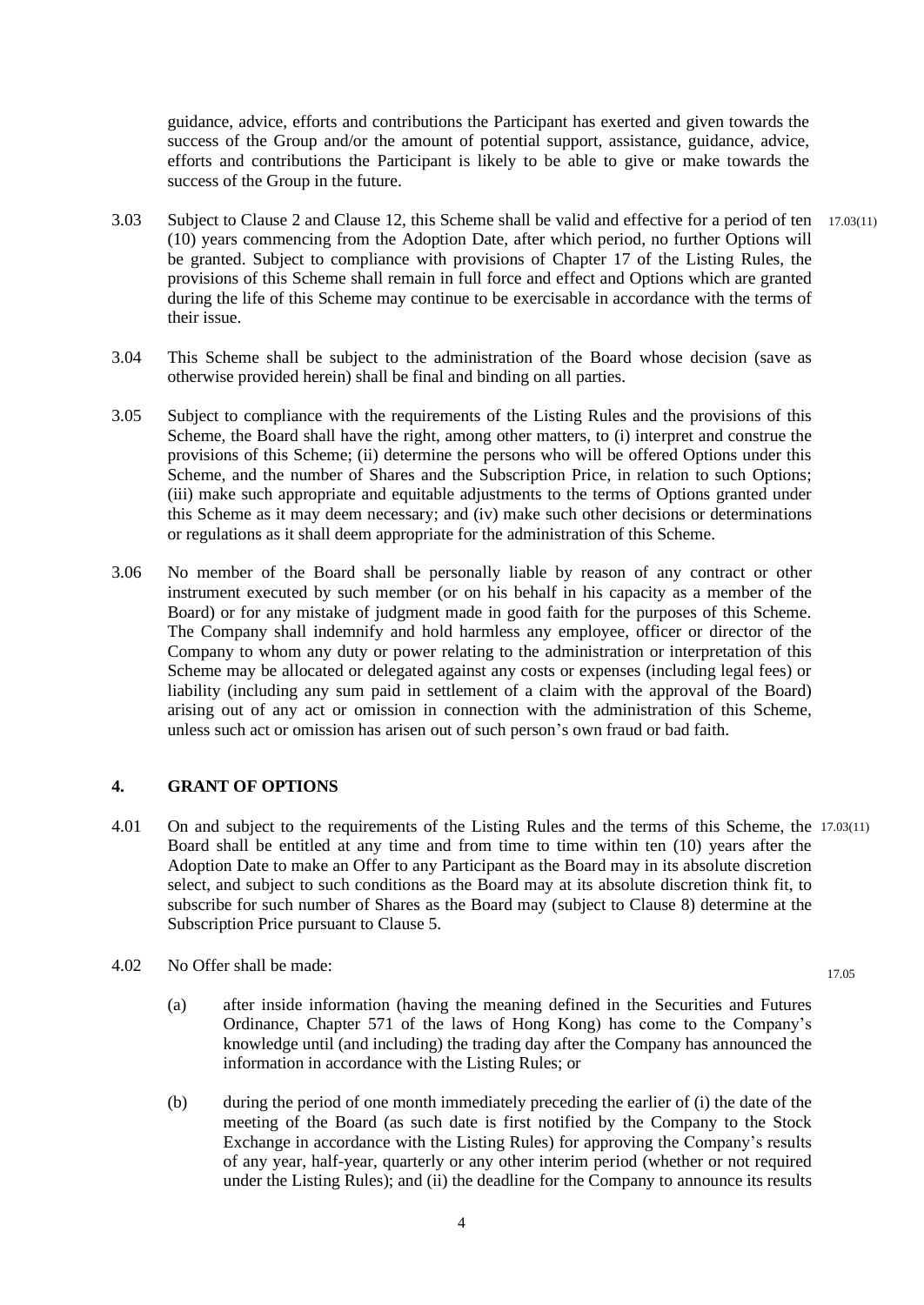for any year or half-year under the Listing Rules, or quarterly or any other interim period (whether or not required under the Listing Rules), and ending on the date of the results announcement.

- 4.03 An Offer shall be made to a Participant by letter (the "**Offer Letter**") in such form as the Board may from time to time determine specifying the number of Shares, Option Period, Subscription Price and the other relevant terms and conditions of the Option and requiring the Participant to undertake to hold the Option on the terms on which it is to be granted, and to be bound by the provisions of this Scheme and all other conditions attaching to the Offer.
- 4.04 An Offer must be made on a trading day and shall remain open for acceptance by the Participant concerned for a period of not less than ten (10) Business Days from the date of the Offer, provided that no Offer shall be capable of or open for acceptance after the  $10<sup>th</sup>$ anniversary of the Adoption Date or after this Scheme has been terminated in accordance with the provisions thereof, whichever is earlier. An Option shall be deemed to have been accepted by the Grantee and the Option to which the Offer relates shall be deemed to have been granted and to have taken effect when the duplicate of the Offer Letter comprising acceptance of the Offer duly signed by the Grantee with the number of Shares in respect of which the Offer is accepted clearly stated therein, together with a remittance in favour of the Company of HK\$1.00 by way of consideration for the grant thereof is received by the Company within the period stipulated above. Such remittance shall in no circumstances be refundable or be considered as part of the Subscription Price. 17.03(8)
- 4.05 Any Offer may be accepted in respect of less than the number of Shares for which it is offered provided that it is accepted in respect of board lot for dealing in Shares on the Stock Exchange or an integral multiple thereof. To the extent that the Offer is not accepted in accordance with Clause 4.04, it will be deemed to have been irrevocably declined, and lapsed automatically.
- 4.06 Any Offer to a Participant who is director, chief executive or substantial shareholder of the 17.04Company or their respective Associates under this Scheme must be approved by the independent non-executive directors of the Company or the Remuneration Committee (excluding any director who is a proposed Grantee of the relevant Options) and shall comply with the requirements of Rule 17.04 of the Listing Rules.
- 4.07 Where any proposed Offer to a Participant who is a substantial shareholder or an independent 17.04 non-executive director of the Company, or any of their respective Associates, would result in the Shares issued and to be issued upon exercise of all options already granted and to be granted under this Scheme and any other share option schemes of the Company (including options exercised, cancelled and outstanding) to such person in the 12-month period up to and including the date of such grant:
	- (a) representing in aggregate over 0.1% of the total number of Shares in issue; and
	- (b) having an aggregate value, based on the closing price of the Shares at the date of each grant, in excess of HK\$5,000,000,

such further proposed Offer is subject to the approval of the Shareholders in general meeting with such Participant, his Associates and all core connected persons of the Company (which has the meaning ascribed to it under the Listing Rules) abstaining from voting in favour of the resolution and/or such other requirements prescribed under the Listing Rules from time to time. Any vote taken at the meeting to approve the grant of such Options must be taken on a poll.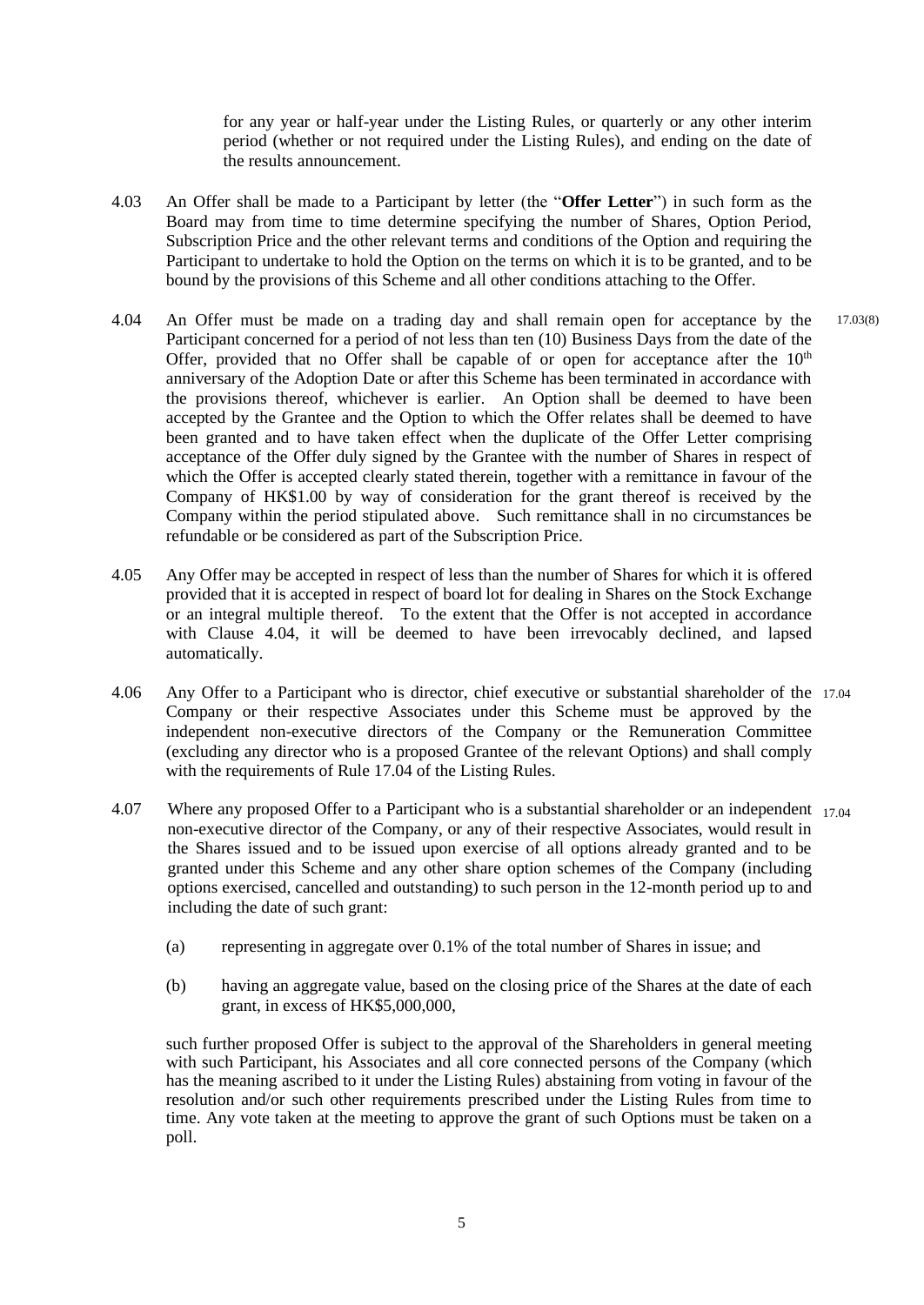Shareholders' approval as required under this Clause is also required for any change in the terms of Options granted to a Participant who is a substantial shareholder or an independent non-executive director of the Company, or any of their respective Associates.

#### **5. SUBSCRIPTION PRICE**

Subject to any adjustments made pursuant to Clause 9, the Subscription Price shall be such price as determined by the Board in its absolute discretion (and shall be stated in the Offer Letter) but in any case the Subscription Price shall be at least the higher of (i) the closing price of the Shares as stated in the Stock Exchange's daily quotations sheet on the Offer Date, which must be a trading day; and (ii) a price being the average of the closing prices of the Shares as stated in the Stock Exchange's daily quotations sheets for the five (5) trading days immediately preceding the Offer Date, provided that for the purpose of calculating the Subscription Price, where the Shares have been listed on the Stock Exchange for less than five (5) trading days, the new issue price shall be used as the closing price for any trading day falling within the period before such listing. Without prejudice to the generality of the foregoing, the Board may grant Options in respect of which the Subscription Price is fixed at different prices for different periods during the Option Period provided that the Subscription Price for each of such different period shall not be less than the Subscription Price determined in the manner set out in this Clause 5. 17.03(9)

#### **6. EXERCISE OF OPTIONS**

- 6.01 An Option shall be personal to the Grantee and shall not be transferable or assignable and no 17.03(17)Grantee shall in any way sell, transfer, charge, mortgage, encumber or create any interest (legal or beneficial) in favour of any third party over or in relation to any Option or attempt to do so. Any breach of the foregoing shall render all outstanding Options of such Grantee be automatically cancelled and lapsed in accordance with Clause 7(b).
- 6.02 An Option may be exercised in whole or in part in the manner as set out in Clauses 6.03 and 6.04 by the Grantee (or, as the case may be, his or her legal personal representative(s)) giving notice in writing to the Company stating that the Option is thereby exercised and the number of Shares in respect of which it is exercised. Each such notice must be accompanied by a remittance for the full amount of the total Subscription Price for the Shares in respect of which the notice is given. Within ten (10) Business Days after the later of (i) the receipt of the notice and the remittance; or (ii) the receipt of the certificate of the Company's independent financial adviser or Auditors pursuant to Clause 9; the Company shall allot the relevant Shares to the Grantee (or his or her legal personal representative(s)) credited as fully paid and issue to the Grantee (or his or her legal personal representative(s)) a share certificate in respect of the Shares so allotted.
- 6.03 Subject to as hereinafter provided and the conditions set out in the Offer Letter referred to in Clause 4.03, the Option may be exercised by the Grantee (or his or her legal personal representative(s)) at any time during the Option Period provided that:
	- (a) in the event of the Grantee ceasing to be a Participant for any reason other than his or her death or the termination of his or her employment, directorship, office or appointment or engagement on one or more of the grounds specified in Clause 7(f), the Grantee may exercise the Option in accordance with Clause 6.02, up to his or her entitlement at the date of cessation in whole or in part (to the extent which has become exercisable and not already exercised) within the period of three (3) months following the date of such cessation, which date shall be the last actual working day with the relevant member of the Group whether salary is paid in lieu of notice or not,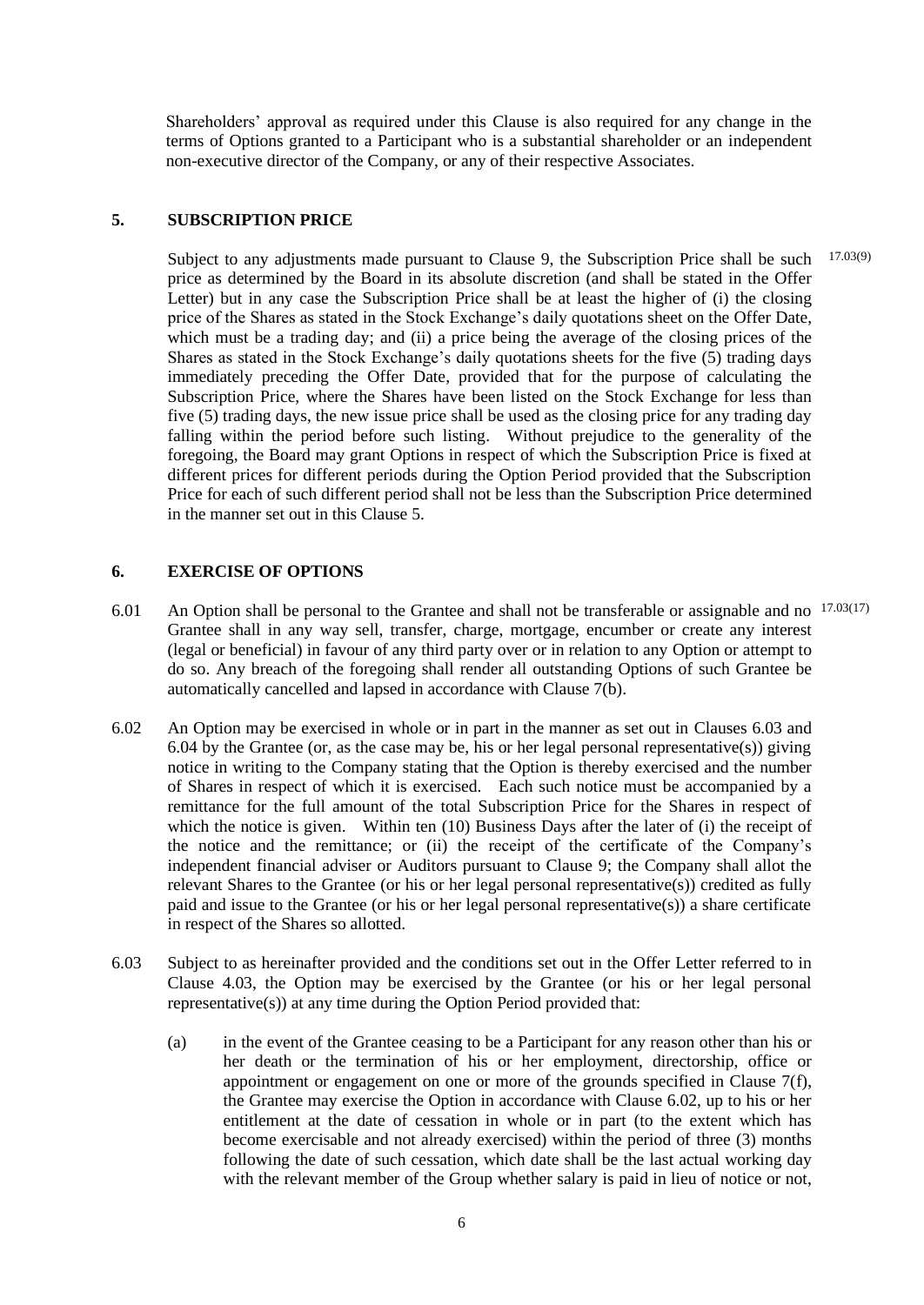or the last date of office or appointment as director or, as agent to the relevant member of the Group, as the case may be, in the event of which, the date of cessation as determined by a resolution of the board of the relevant member of the Group shall be conclusive, or such longer period following the date of cessation as the Board may determine (provided that the retirement of director(s) of the relevant member of the Group at annual general meeting who is/are re-elected at the same meeting shall not be regarded as ceasing employment for the purpose of this paragraph);

- (b) in the event that the Grantee ceases to be a Participant by reason of death before exercising the Option in full (provided that none of the events which would be a ground for termination of his or her employment, directorship, office, appointment or engagement under Clause 7(f) arises prior to his or her death), the legal personal representative(s) of this Grantee shall be entitled within a period of six  $(6)$  months from the date of death to exercise the Option up to the entitlement of such Grantee as at the date of death in whole or in part (to the extent which has become exercisable and not already exercised);
- (c) in the event of a general offer by way of takeover or otherwise (other than a scheme of arrangement pursuant to Clause 6.03(d)) is made to all Shareholders, or all such Shareholders other than the offeror and/or any person controlled by the offeror and/or any person acting in association or concert with the offeror, with the terms of the offer having been approved by any relevant regulatory authority and are in accordance with applicable laws and regulatory requirements and such offer becomes or is declared unconditional prior to the expiry of the Option, the Board shall forthwith give the relevant notice to the Grantee of such general offer, and the Grantee (or, as the case may be, his or her legal personal representatives) shall be entitled to exercise the Option in full (to the extent which has become exercisable and not already exercised) at any time within fourteen (14) days after the date on which the offer (or, as the case may be, revised offer) becomes or is declared unconditional;
- (d) in the event of a general offer by way of a scheme of arrangement is made to all Shareholders and has been approved by the necessary number of Shareholders at the requisite meetings prior to the expiry of the Option, the Board shall forthwith give the relevant notice to the Grantee of such approval and the Grantee (or, as the case may be, his or her legal personal representatives) shall be entitled to exercise the Option in full (to the extent which has become exercisable and not already exercised) within such time as shall be specified in the notice, after the period of which, the Option (to the extent not already exercised) will lapse automatically;
- (e) in the event a notice is given by the Company to its members to convene a general 17.03(10)meeting for the purposes of considering, and if thought fit, approving a resolution to voluntarily wind-up the Company (other than for the purposes of a reconstruction, amalgamation or scheme of arrangement), the Company shall on the same date as or soon after it despatches such notice to each member of the Company give notice thereof to all Grantees, and thereupon, each Grantee (or where permitted under Clause  $6.03(b)$  his or her legal personal representative(s)) shall, subject to the provisions of all applicable laws, be entitled to exercise all or any of his Options (to the extent which has become exercisable and not already exercised) at any time not later than five (5) Business Days prior to the proposed general meeting of the Company by giving notice in writing to the Company, accompanied by a remittance for the full amount of the aggregate Subscription Price for the Shares in respect of which the notice is given, whereupon the Company shall as soon as possible and, in any event, no later than the Business Day immediately prior to the date of the proposed general meeting referred to above, allot the relevant Shares to the Grantee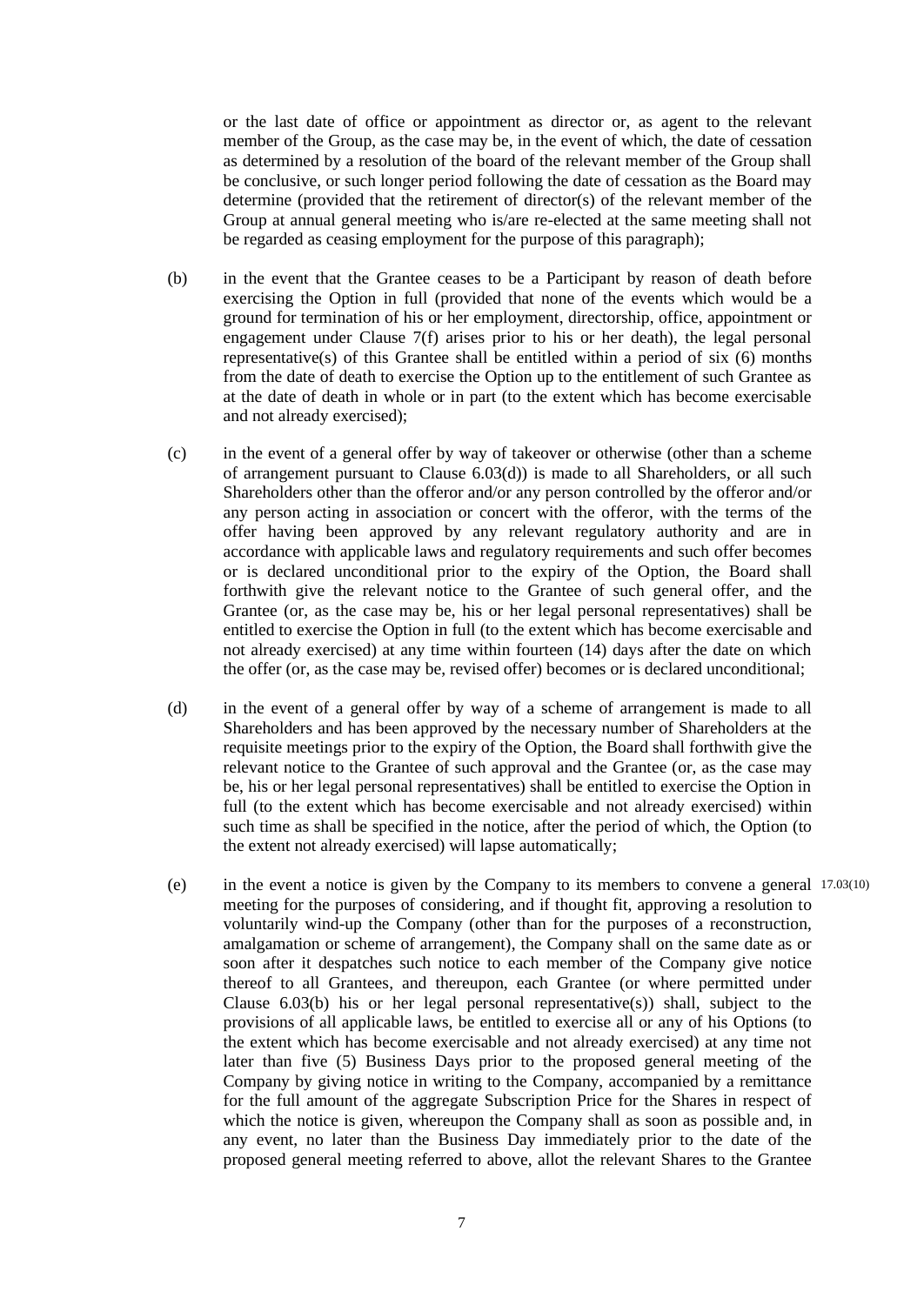credited as fully paid. If such resolution is duly passed, all Options shall, to the extent that they have not been exercised, thereupon cease and determine; and

- (f) in the event of a compromise or arrangement between the Company and its creditors (or any class of them) or between the Company and its members (or any class of them), in connection with a scheme for the reconstruction or amalgamation of the Company (other than a general offer or a scheme of arrangement contemplated in Clause 6.03(c) or (d) above), the Company shall give notice thereof to all Grantees on the same day as or soon after it gives notice of the meeting to its members or creditors to consider such a scheme or arrangement, and thereupon any Grantee (or his or her legal personal representative(s)) may, forthwith and until the expiry of the period commencing from such date and ending on the earlier of the date falling two (2) calendar months thereafter or the date on which such compromise or arrangement is sanctioned by Court, exercise any of his or her Options (to the extent which has become exercisable and not already exercised), but the exercise of the Option shall be conditional upon such compromise or arrangement being sanctioned by the Court and becoming effective. The Company may thereafter require such Grantee (or his or her legal personal representative(s)) to transfer or otherwise deal with the Shares issued as a result of such exercise of his or her Option so as to place the Grantee in the same position as nearly as possible as would have been the case had such Shares been subject to such compromise or arrangement.
- 6.04 Unless otherwise determined by the Board and specified in the Offer Letter, there is neither 17.03(6), (7) any performance target that needs to be achieved by the Grantee before an Option can be exercised nor any minimum period for which an Option must be held before the Option can be exercised.
- 6.05 The Shares to be allotted upon the exercise of an Option will be subject to all the provisions 17.03(10) of the articles of association of the Company and the Companies Ordinance for the time being <sup>17.03(15)</sup> in force and will rank pari passu in all respects with the fully paid Shares in issue as from the date of allotment and issue, and accordingly will entitle the holders to participate in all dividends or other distributions to be paid or made on or after the date of allotment and issue other than any dividend or other distribution previously declared or recommended or resolved to be paid or made with respect to a record date which shall be before the date of allotment and issue, provided always that when the date or exercise of the Option falls on a date upon which the register of members is closed then the exercise of the Option shall become effective on the first Business Day in Hong Kong on which the register of members re-opened. A Share allotted upon the exercise of an Option, however, shall not carry any voting right until the completion of the registration of the Grantee as the holder thereof.
- 6.06 The outstanding Options granted may not be exercised if all or part of the exercise of the Options will result in the holding of the total issued Shares by the public falling below 25% (or such other percentage stipulated under the Listing Rules).
- 6.07 In the event the Grantee has been suspended from his duties or performance of the relevant contract of employment, directorship, appointment or engagement by the relevant member of the Group, no Option can be exercised until such suspension has been lifted.

# **7. LAPSE OF OPTION**

An Option shall lapse automatically (to the extent not already exercised) on the earliest of: 17.03(12)

(a) the expiry of the Option Period (subject to Clauses 3.03 and 12);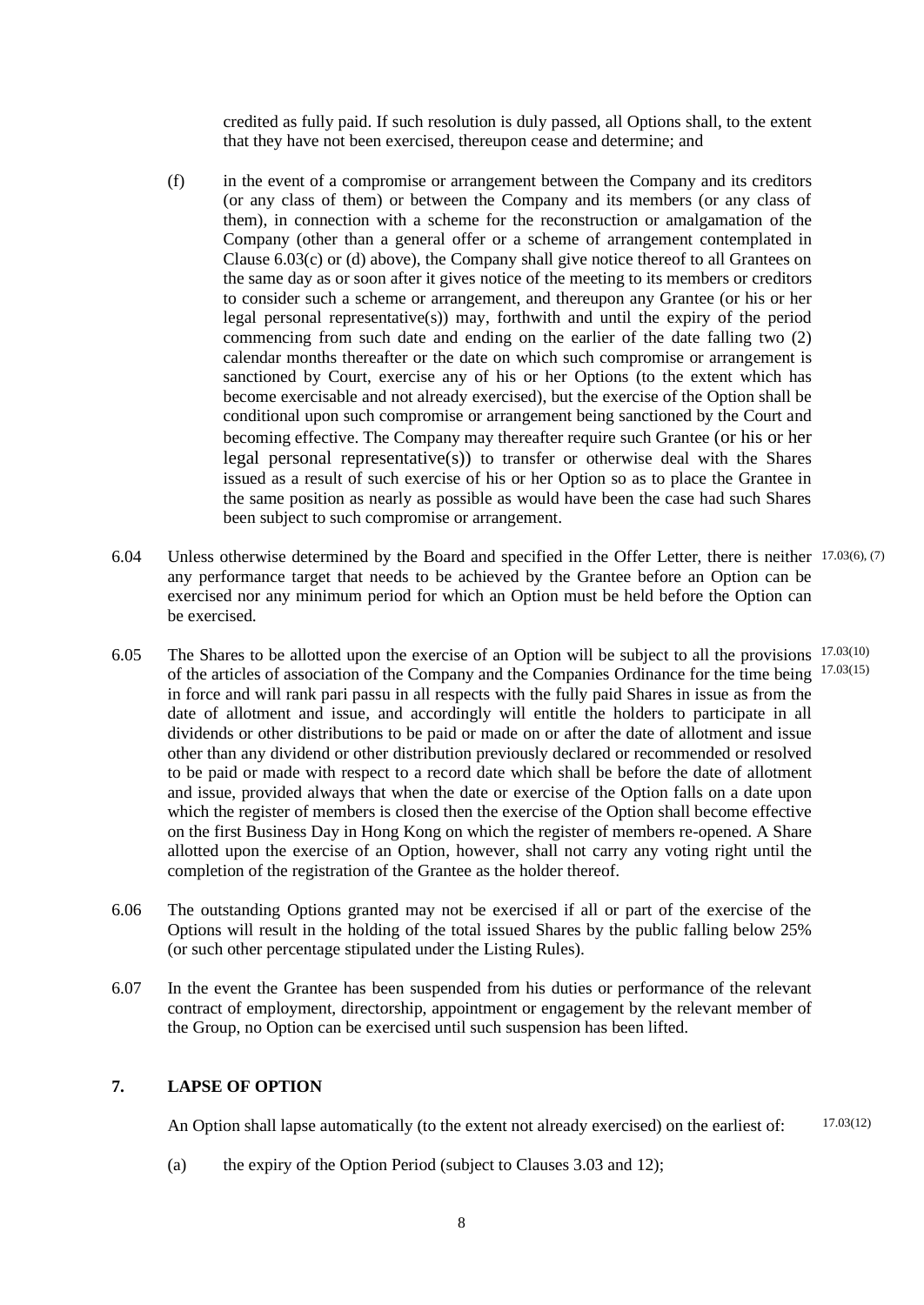- (b) the date on which the Grantee commits a breach of Clause 6.01;
- (c) the expiry of any of the periods referred to in Clause  $6.03(a)$ , (b), (c) or (d);
- (d) subject to Clause 6.03(e), the date of the commencement of the winding-up of the Company;
- (e) subject to the proposed compromise or arrangement becoming effective, the expiry of the period referred to in Clause 6.03(f); and
- (f) the date on which the Grantee by reason of the termination of his or her employment, directorship, office, appointment or engagement on any one or more of the grounds that he or she has been guilty of misconduct, or has been in breach of material term of the relevant employment, service, agency or engagement contract (as the case may be), or appears either to be unable to pay or have no reasonable prospect to be able to pay debts within the meaning of any applicable legislation in relation to bankruptcy or insolvency, or has become bankrupt or insolvent or has been served a petition for bankruptcy or winding-up, or has made any arrangement or composition with his or her creditors generally, or has been convicted of any criminal offence involving his or her integrity or honesty or (if so determined by the Board or the board of directors of the relevant company, as the case may be) on any other ground on which an employer or an engaging party would be entitled to terminate his or her employment, directorship, office, appointment or engagement at common law or pursuant to any applicable laws or under the Grantee's employment, service, agency or engagement contract with the relevant member of the Group, or the employment, directorship, office, appointment or engagement of the Grantee is terminated by the relevant member of the Group pursuant to the contract thereof without notice. A resolution of the board of directors of the relevant member of the Group to the effect that employment, directorship, office, appointment or engagement of a Grantee has or has not been terminated on one or more of the grounds specified in this Clause  $7(f)$  shall be conclusive and binding on the Grantee.

# **8. MAXIMUM NUMBER OF SHARES AVAILABLE FOR SUBSCRIPTION**

- 8.01 Subject to the Listing Rules:
	- (a) The total number of Shares which may be issued upon exercise of all Options to be granted under this Scheme and any other share option schemes of the Company shall not exceed 386,799,167, representing 10% of the total number of Shares in issue on the Adoption Date (the "**Scheme Mandate Limit**") unless the Company seeks the approval of the Shareholders in general meeting for refreshing the Scheme Mandate Limit in accordance with Clause 8.01(b) provided that options lapsed in accordance with the terms of this Scheme or any other share option schemes of the Company will not be counted for the purpose of calculating whether the Scheme Mandate Limit has been exceeded.
	- (b) The Company may seek approval of the Shareholders in general meeting for refreshing the Scheme Mandate Limit such that the total number of Shares which may be issued upon exercise of all Options to be granted under this Scheme and any other share option schemes of the Company as "refreshed" shall not exceed 10% of the total number of Shares in issue as at the date of the approval of the Shareholders on the refreshment of the Scheme Mandate Limit provided that Options previously granted under this Scheme or any other share option schemes (including options outstanding,

17.03(3)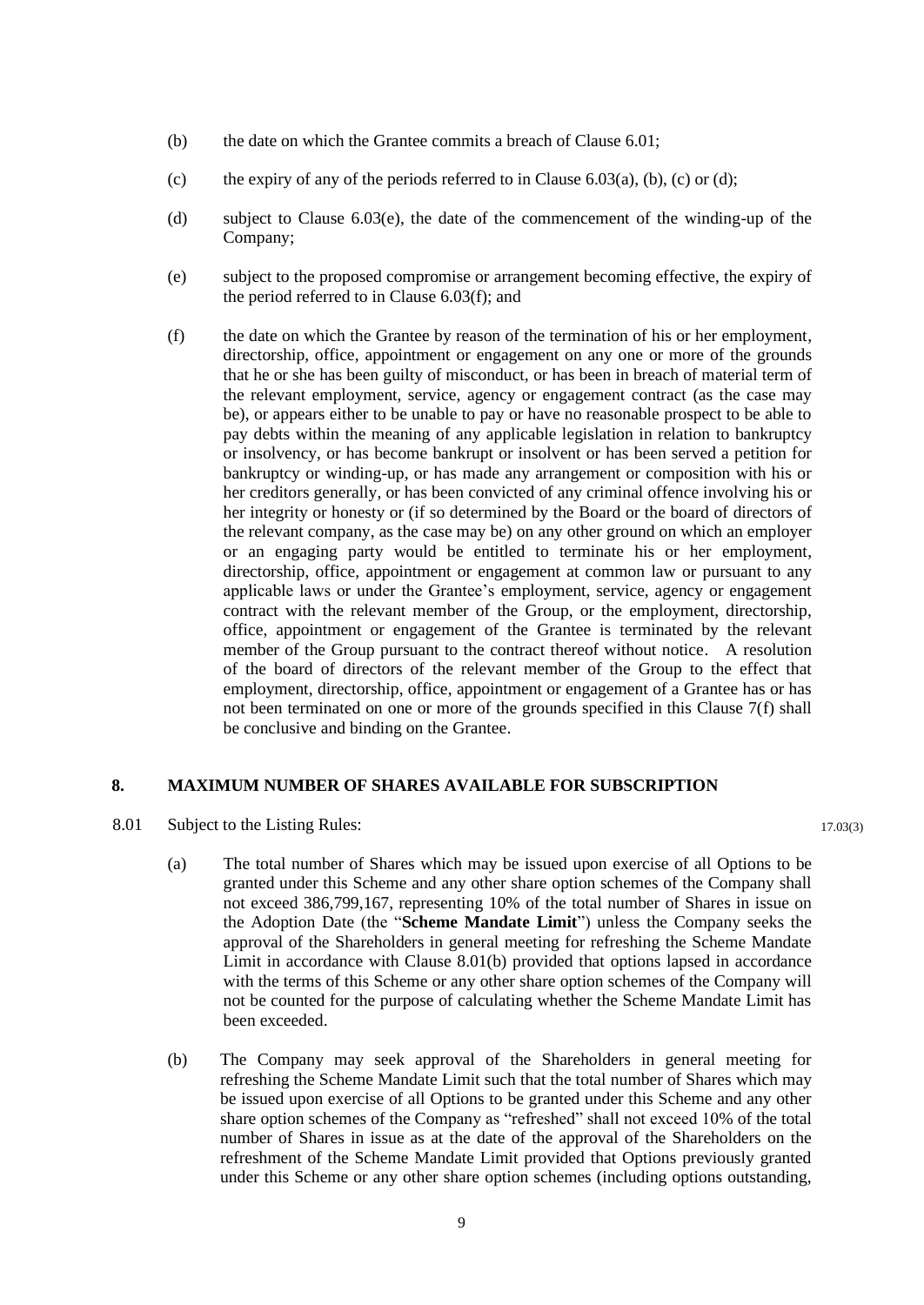cancelled, lapsed in accordance with the terms of this Scheme or any other share option scheme of the Company or exercised) will not be counted for the purpose of calculating the limit as "refreshed". For the purpose of seeking the approval of Shareholders under this Clause 8.01(b), a circular containing the information as required under the Listing Rules must be sent to the Shareholders.

- (c) The Company may seek separate approval of the Shareholders in general meeting for granting options beyond the Scheme Mandate Limit provided that the proposed Grantee(s) of such Option(s) must be specifically identified by the Company before such approval is sought. For the purpose of seeking the approval of the Shareholders under this Clause  $8.01(c)$ , the Company must send a circular to the Shareholders containing a generic description of the specified proposed Grantees of such Options, the number and terms of the Options to be granted, the purpose of granting such Options to the proposed Grantees with an explanation as to how the terms of Options serve such purpose and the information as required under the Listing Rules.
- (d) Notwithstanding any provision to the contrary herein but subject to Clause 8.01(e), the maximum number of Shares which may be issued upon exercise of all outstanding Options granted and yet to be exercised under this Scheme and any other share option schemes of the Company must not exceed 30% of the Shares in issue from time to time. No Options may be granted under this Scheme or any other share option schemes of the Company if this will result in the limit set out in this Clause 8.01(d) being exceeded.
- (e) The Company may grant Options beyond any of the limits as set out in paragraphs 8.01(a), (b), (c) and (d) above to such extent as may be permitted under the Listing Rules from time to time.
- 8.02 No Participant shall be granted an Option, if the total number of Shares issued and to be issued upon exercise of all the options granted and to be granted to it or him or her under this Scheme and any other share option schemes of the Company (including exercised, cancelled and outstanding options) in any 12-month period up to and including the date of such further grant would exceed 1% of the Shares in issue unless such further grant has been approved by the Shareholders in general meeting with the Participant and his Close Associates (or his Associates if the Participant is a connected person within the meaning of the Listing Rules) abstaining from voting. The Company must send a circular to the Shareholders and the circular must disclose the identity of the Participant, the number and terms of the Options to be granted and options previously granted to such Participant and the information as required under the Listing Rules. The number and terms (including the Subscription Price) of the Options to be granted to such Participant must be fixed before Shareholders' approval and the date of the meeting of the Board for proposing such further grant of Option should be taken as the date of grant for the purpose of calculating the Subscription Price. 17.03(4)

# **9. REORGANISATION OF CAPITAL STRUCTURE**

- 9.01 In the event of any alteration in the capital structure of the Company while any Option remains exercisable, whether by way of a capitalisation issue, rights issue, subdivision or consolidation of shares or reduction of capital (other than an alteration of share capital as a result of an issue of Shares as consideration in respect of a transaction), the Company will adjust (if any): 17.03(13)
	- (a) the number of Shares subject to the Option so far as unexercised;
	- (b) the Subscription Price; and/or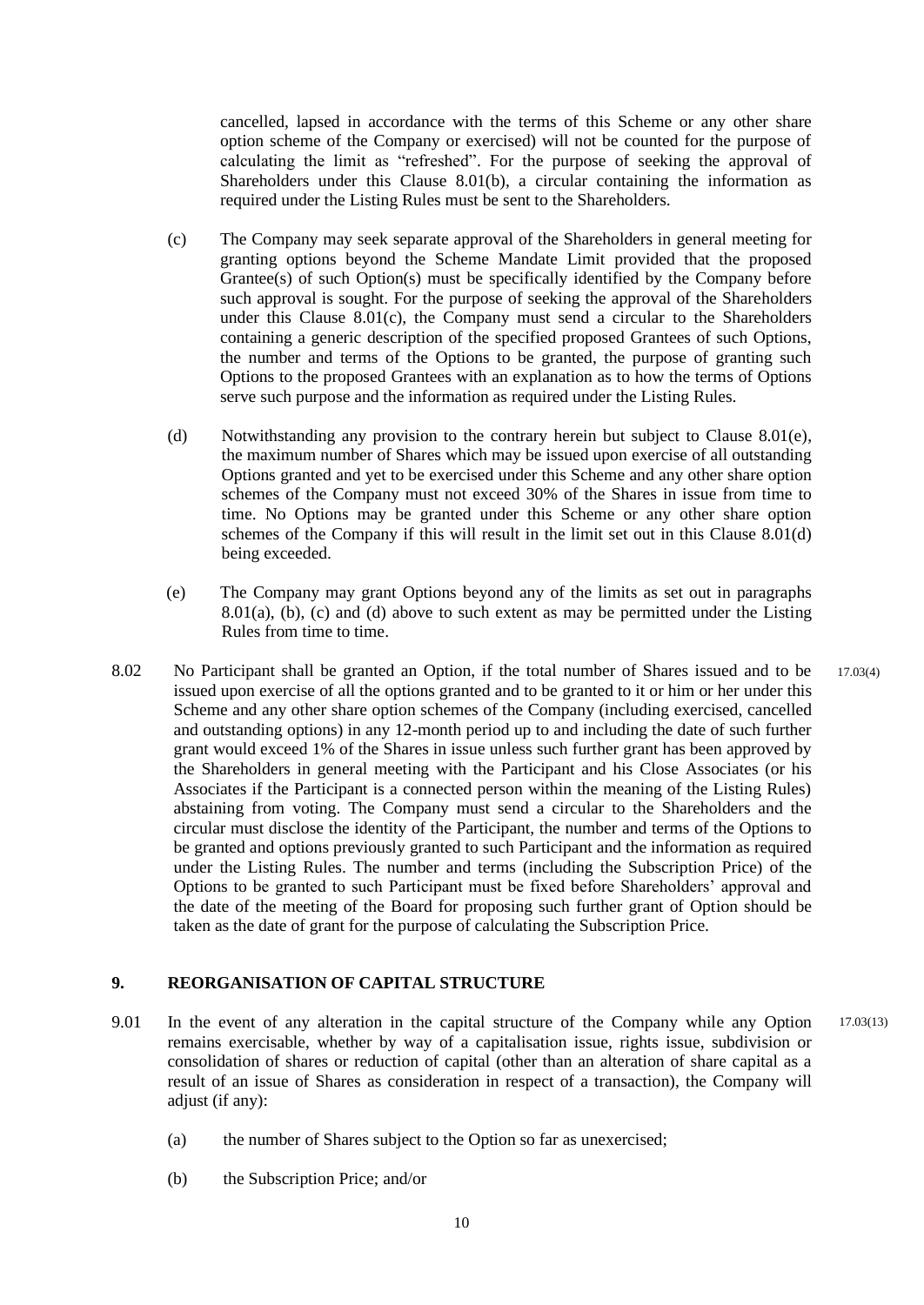(c) the maximum number of Shares for which further Options may be granted under this Scheme,

provided that, following such adjustment, the same proportion of the issued share capital of the Company (as interpreted in accordance with the supplementary guidance attached to the letter from the Stock Exchange dated 5 September 2005 to all issuers in relation to share option schemes ("**Supplementary Guidance**"), the Listing Rules and such applicable codes, guidance notes and/or interpretation of the Listing Rules from time to time promulgated by the Stock Exchange) which the Grantee is entitled to subscribe for pursuant to each Option shall be same as immediately before such adjustment.

- 9.02 In addition, in respect of any such adjustment as provided in this Clause 9, other than any made on a capitalisation issue, an independent financial adviser or the Auditors must confirm in writing to the directors of the Company that such adjustment satisfies the requirements as stated in Clause 9.01 above.
- 9.03 The capacity of the Company's independent financial adviser or the Auditors in this Clause 9 is that of an expert and not of an arbitrator and their certification shall, in absence of manifest error, be final and binding on the Company and the Grantees.
- 9.04 The costs of the Company's independent financial advisers or the Auditors shall be borne by the Company.
- 9.05 Any adjustment made to the Subscription Price of, and/or the number of Shares subject to, any Options must comply with the Supplementary Guidance, Listing Rules and such applicable codes, guidance notes and/or interpretation of the Listing Rules from time to time promulgated by the Stock Exchange.

# **10. DISPUTES**

Any dispute arising in connection with this Scheme (whether as to the number of Shares subject to an Option, the amount of the Subscription Price or otherwise) shall be referred to the decision of the Board in its absolute discretion and whose decision shall be final, conclusive and binding.

#### **11. ALTERATION OF THIS SCHEME**

11.01 The provisions of this Scheme as to:

- 17.03(18)
- (a) the definitions of "Grantee", "Option Period" and "Participant" in Clause 1.01; and
- (b) the provisions of Clauses 3.01, 3.02, 3.03, 4, 5, 6, 7, 8, 9, 12, 13 and this Clause 11 and to all such matters set out in Rule 17.03 of the Listing Rules,

shall not be altered to the advantage of the Participants except with prior approval of the Shareholders in general meeting.

- 11.02 Any alteration to the terms and conditions of this Scheme which are of a material nature or any change to the terms of the Options granted must be approved by the Shareholders in general meeting, except where the alterations take effect automatically under the existing terms of this Scheme.
- 11.03 The amended terms of this Scheme or the Options shall comply with the requirements of Chapter 17 of the Listing Rules.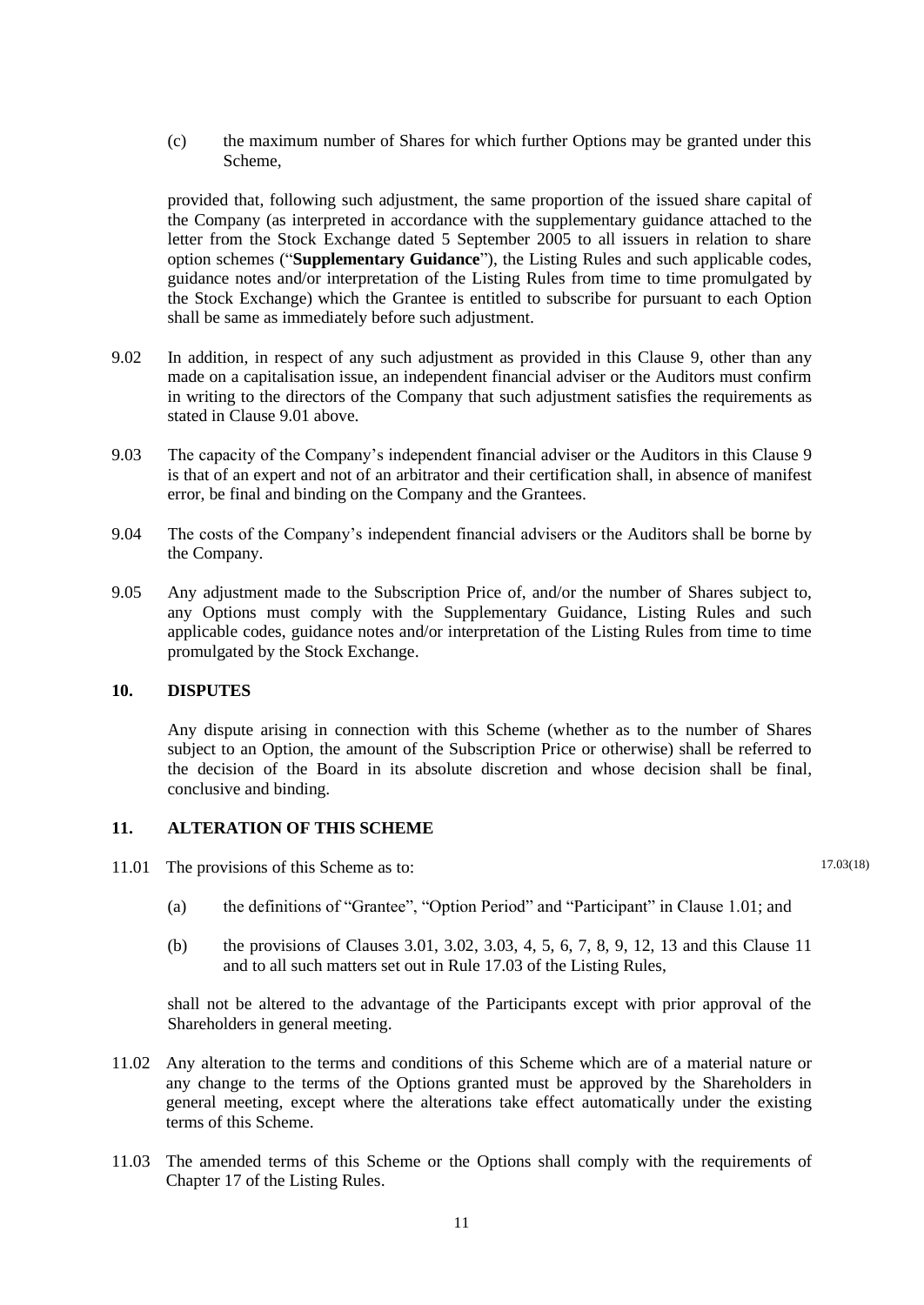- 11.04 Any change to the authority of the Board or scheme administrators in relation to any alteration to the terms of this Scheme must be approved by the Shareholders in general meeting.
- 11.05 The Company must provide to all Grantees all details relating to changes in the terms of this Scheme during the life of this Scheme immediately upon such changes taking effect.

## **12. TERMINATION**

The Company, by resolution in general meeting, or the Board may at any time terminate the 17.03(16) operation of this Scheme and in such event no further Option will be offered but the provisions of this Scheme shall remain in full force and effect. Upon such termination, details of the Options granted (including Options exercised or outstanding) under this Scheme are required under the Listing Rules to be disclosed in the circular to the shareholders seeking approval of the first new scheme established thereafter. All outstanding Options granted before termination of this Scheme shall continue to be valid and exercisable for a period of six (6) months from the date of termination in accordance with the Scheme.

## **13. CANCELLATION OF OPTIONS**

Subject to Clause 6.03, the Board may at any time at its absolute discretion cancel any Option 17.03(14) granted but not exercised. Where any Option is cancelled and new Options are to be issued to the same Participant, the issue of such new Options may only be made under this Scheme with available unissued Options (excluding the cancelled Options) within the limit approved by Shareholders as set out in Clause 8.01(a) to (c).

## **14. MISCELLANEOUS**

- 14.01 This Scheme shall not form part of any contract of employment between the Company or any Subsidiary and any Participant and the rights and obligations for any Participant under the terms of his or her office or employment shall not be affected by his or her participation in this Scheme or any right which he or she may have to participate in it and this Scheme shall afford such Participant no additional rights to compensation or damages in consequence of the termination of such office or employment for any reason.
- 14.02 The Company shall bear the costs of establishing and administering this Scheme.
- 14.03 The Company shall provide a summary of the terms of this Scheme to all Grantees upon their joining this Scheme and a copy of the rules of this Scheme to any Grantee who requests such a copy.
- 14.04 A Grantee shall be entitled to receive copies of all notices and other documents sent by the Company to the Shareholders.
- 14.05 Any notice or other communication between the Company and a Grantee may be given by sending the same by prepaid post or by personal delivery to, in the case of the Company, its principal place of business in Hong Kong or as otherwise notified to the Grantees from time to time and, in the case of the Grantee, his or her residential address in Hong Kong as notified to the Company from time to time.
- 14.06 Any notice or other communication served by post:
	- (a) by the Company shall be deemed to have been served 24 hours after the same was put in the post; and
	- (b) by the Grantee shall not be deemed to have been received until the same shall have